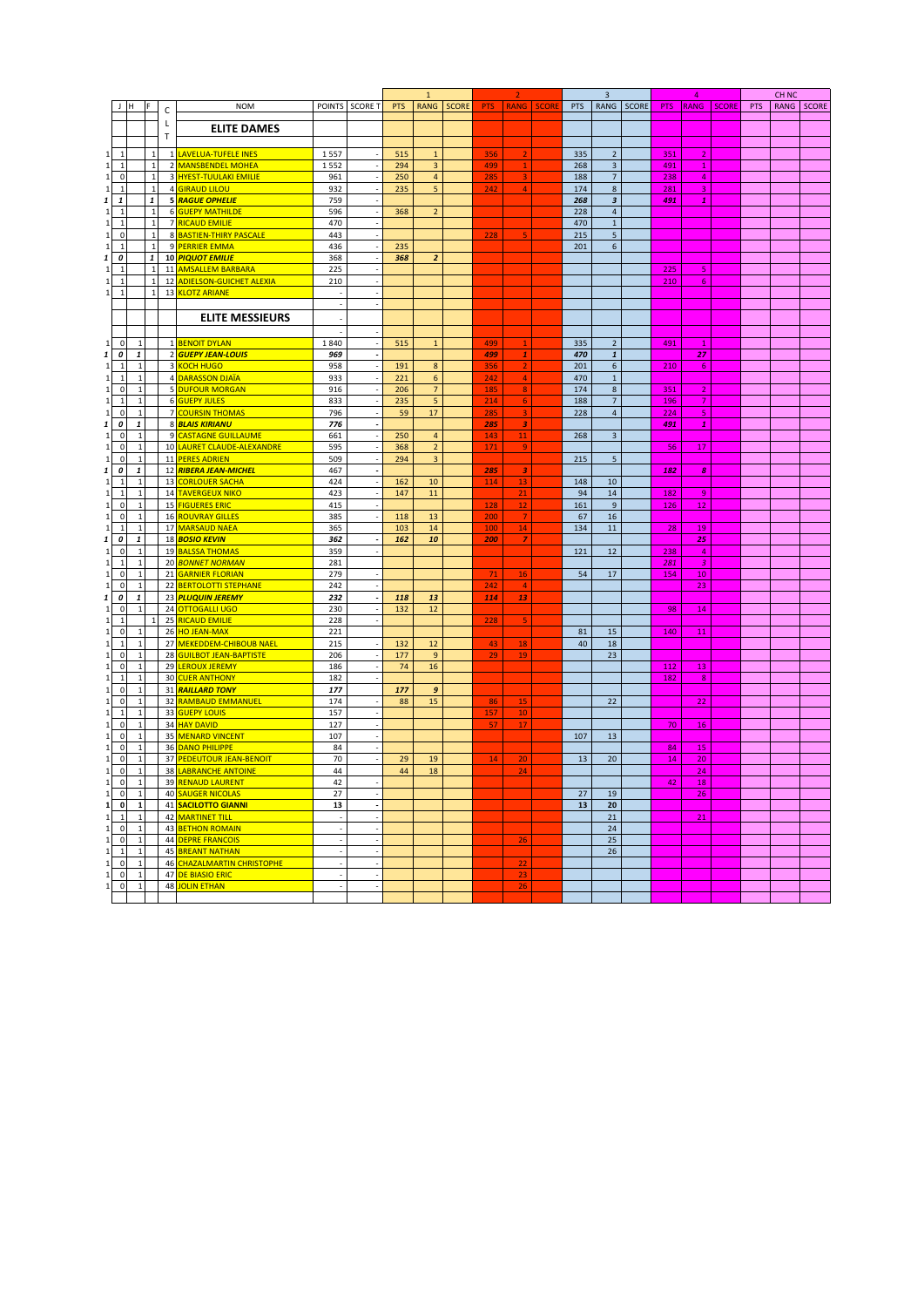|              |                |    |                                          |                          |                          | $\mathbf{1}$ |                         |              | $\overline{2}$ |                                           |  | $\overline{3}$    |                |  | $\overline{a}$                     |                 |  | CH <sub>NC</sub> |            |  |
|--------------|----------------|----|------------------------------------------|--------------------------|--------------------------|--------------|-------------------------|--------------|----------------|-------------------------------------------|--|-------------------|----------------|--|------------------------------------|-----------------|--|------------------|------------|--|
| J H          | F              |    | <b>NOM</b>                               |                          | POINTS SCORE T           | <b>PTS</b>   | <b>RANG</b>             | <b>SCORE</b> |                | <b>PTS</b><br><b>RANG</b><br><b>SCORE</b> |  | PTS<br>RANG SCORE |                |  | <b>SCORE</b><br><b>PTS</b><br>RANG |                 |  | PTS              | RANG SCORE |  |
|              |                |    | <b>ESPOIR 1 DAMES</b>                    |                          |                          |              |                         |              |                |                                           |  |                   |                |  |                                    |                 |  |                  |            |  |
|              |                |    |                                          |                          |                          |              |                         |              |                |                                           |  |                   |                |  |                                    |                 |  |                  |            |  |
|              |                |    |                                          |                          |                          |              |                         |              |                |                                           |  |                   |                |  |                                    |                 |  |                  |            |  |
| $\mathbf{1}$ | 1              |    | 1 AMSALLEM BARBARA                       | 1484                     |                          | 515          | $\mathbf{1}$            |              | 499            | $\mathbf{1}$                              |  | 470               | $\mathbf{1}$   |  |                                    |                 |  |                  |            |  |
| $\mathbf{1}$ | $\mathbf{1}$   |    | 2 ALIBAUD LOLA                           | 985                      |                          | 294          | 3                       |              | 356            | $\overline{2}$                            |  | 335               | $\overline{2}$ |  |                                    |                 |  |                  |            |  |
| $\mathbf{1}$ | $\mathbf{1}$   |    | 3 ADIELSON-GUICHET ALEXIA                | 921                      |                          | 368          | $\overline{2}$          |              | 285            | 3                                         |  | 268               | $\overline{3}$ |  |                                    |                 |  |                  |            |  |
| $\pmb{0}$    | $\mathbf{1}$   |    | 4 MARTIN KARREN                          | 751                      |                          |              |                         |              | 242            | $\overline{4}$                            |  | 228               | $\overline{4}$ |  | 281                                | 3               |  |                  |            |  |
| $\pmb{0}$    | $\mathbf{1}$   |    | <b>5 SAUME JACQUELINE</b>                | 719                      |                          |              |                         |              | 228            | 5                                         |  |                   |                |  | 491                                | $\mathbf{1}$    |  |                  |            |  |
| $\pmb{0}$    | $\overline{1}$ |    | 6 COLLET-ROUBIO NATHALIE                 | 453                      |                          |              |                         |              |                |                                           |  | 215               | 5              |  | 238                                | $\overline{4}$  |  |                  |            |  |
| $\pmb{0}$    | $\mathbf{1}$   |    | <b>DUPONT MIREILLE</b><br>$\overline{7}$ | 351                      |                          |              |                         |              |                |                                           |  |                   |                |  | 351                                | $\overline{2}$  |  |                  |            |  |
|              | $\overline{1}$ |    |                                          |                          |                          |              |                         |              |                |                                           |  |                   |                |  |                                    |                 |  |                  |            |  |
| $\mathbf 0$  |                |    | 8 HAUTA VAIANA                           | 250                      |                          | 250          | 4                       |              |                |                                           |  |                   |                |  |                                    |                 |  |                  |            |  |
| $\pmb{0}$    | $\mathbf{1}$   |    | 9 LEHERICY CHRISTINE                     |                          |                          |              |                         |              |                |                                           |  |                   |                |  |                                    |                 |  |                  |            |  |
|              |                |    |                                          |                          |                          |              |                         |              |                |                                           |  |                   |                |  |                                    |                 |  |                  |            |  |
|              |                |    | <b>ESPOIR 2 DAMES</b>                    |                          |                          |              |                         |              |                |                                           |  |                   |                |  |                                    |                 |  |                  |            |  |
|              |                |    |                                          |                          |                          |              |                         |              |                |                                           |  |                   |                |  |                                    |                 |  |                  |            |  |
| $\pmb{0}$    | $\mathbf{1}$   |    | 1 PEDEUTOUR AURELIE                      | 1840                     |                          | 515          | $\mathbf 1$             |              | 499            |                                           |  | 335               | $\overline{2}$ |  | 491                                |                 |  |                  |            |  |
|              | $\overline{1}$ |    |                                          |                          |                          |              |                         |              |                |                                           |  |                   |                |  |                                    | $\mathbf{1}$    |  |                  |            |  |
| $\pmb{0}$    |                |    | 2 DE CARA SANDRINE                       | 826                      |                          |              |                         |              | 356            |                                           |  | 470               | $1\,$          |  |                                    |                 |  |                  |            |  |
| $\pmb{0}$    | $\overline{1}$ |    | <b>3 LEVEQUE CYNTHIA</b>                 | 368                      |                          | 368          | $\overline{2}$          |              |                |                                           |  |                   |                |  |                                    |                 |  |                  |            |  |
| $\pmb{0}$    | $\overline{1}$ |    | <b>4 LEHERICY CHRISTINE</b>              | 351                      |                          |              |                         |              |                |                                           |  |                   |                |  | 351                                | $\overline{2}$  |  |                  |            |  |
| $\pmb{0}$    | $\mathbf{1}$   |    | <b>5 CHAZALMARTIN MARIE</b>              | 285                      |                          |              |                         |              | 285            | 3                                         |  |                   |                |  |                                    |                 |  |                  |            |  |
| $\pmb{0}$    |                |    |                                          |                          |                          |              |                         |              |                |                                           |  |                   |                |  |                                    |                 |  |                  |            |  |
|              |                |    | <b>ESPOIR 1 MESSIEURS</b>                |                          |                          |              |                         |              |                |                                           |  |                   |                |  |                                    |                 |  |                  |            |  |
|              |                |    |                                          |                          |                          |              |                         |              |                |                                           |  |                   |                |  |                                    |                 |  |                  |            |  |
|              |                |    |                                          |                          |                          |              |                         |              |                |                                           |  |                   |                |  |                                    |                 |  |                  |            |  |
| $\mathbf{1}$ | $\mathbf{1}$   |    | 1 <b>PEDEUTOUR TIMOTHEE</b>              | 1410                     |                          | 368          | $\mathbf 2$             |              | 356            |                                           |  | 335               | $\overline{2}$ |  | 351                                | $\overline{2}$  |  |                  |            |  |
| $\mathbf{1}$ | $\mathbf{1}$   |    | 2 MARSAUD HAVAIKI                        | 986                      |                          | 221          | 6                       |              | 71             | 16                                        |  | 470               | $\mathbf{1}$   |  | 224                                | 5               |  |                  |            |  |
| $\pmb{0}$    | $\mathbf{1}$   |    | 3 VALCKENAERE CHRISTOPHE                 | 886                      |                          | 177          | 9                       |              | 499            | $\mathbf{1}$                              |  |                   |                |  | 210                                | 6               |  |                  |            |  |
| $\mathbf{1}$ | $1\,$          |    | 4 MARTINET TILL                          | 800                      |                          | 515          | $\mathbf 1$             |              | 285            | 3                                         |  |                   |                |  |                                    |                 |  |                  |            |  |
| $\mathbf{1}$ | $\,1\,$        |    | 5 GIRAUD MATHIAS                         | 756                      |                          | 294          | $\overline{3}$          |              | 157            | 10                                        |  | 67                | 16             |  | 238                                | $\overline{4}$  |  |                  |            |  |
| $\mathbf{1}$ | $\,1\,$        |    | 6 MARSAUD VAIATEA                        | 693                      |                          | 15           | 20                      |              | 228            | 5                                         |  | 268               | $\overline{3}$ |  | 182                                | $\bf 8$         |  |                  |            |  |
| $\pmb{0}$    | $\,1\,$        |    | 7 TIBURZIO THOMAS                        | 662                      |                          |              |                         |              | 171            | 9                                         |  |                   |                |  | 491                                | $\mathbf 1$     |  |                  |            |  |
| $\pmb{0}$    | $1\,$          |    | 8 MORVEZEN THOMAS                        | 574                      |                          | 235          | 5                       |              | 143            | 11                                        |  |                   |                |  | 196                                | $\overline{7}$  |  |                  |            |  |
| $\mathbf 1$  | $\mathbf 1$    |    | 9 BREANT BASTIEN                         | 555                      |                          |              |                         |              | 100            | 14                                        |  | 174               | $\bf 8$        |  | 281                                | 3               |  |                  |            |  |
| $\mathbf{1}$ | $\mathbf 1$    |    | 10 DEPRE GUILLAUME                       | 415                      |                          |              |                         |              | 214            | $\epsilon$                                |  | 201               | $\,$ 6 $\,$    |  |                                    |                 |  |                  |            |  |
|              |                |    | 11 ALIBAUD MATIS                         |                          |                          |              |                         |              |                |                                           |  |                   |                |  |                                    |                 |  |                  |            |  |
| $\mathbf{1}$ | $\mathbf 1$    |    |                                          | 394                      |                          | 118          | 13                      |              | 128            | 12                                        |  | 148               | $10\,$         |  |                                    |                 |  |                  |            |  |
| $\mathbf{1}$ | 1              |    | 12 CHAZALMARTIN LOUIS                    | 392                      |                          | 147          | 11                      |              |                | 22                                        |  | 161               | 9              |  | 84                                 | 15              |  |                  |            |  |
| $\pmb{0}$    | $\mathbf{1}$   |    | 13 DAVID SAMUEL                          | 372                      |                          |              |                         |              | 114            | 13                                        |  | 188               | $\overline{7}$ |  | 70                                 | 16              |  |                  |            |  |
| $\pmb{0}$    | $\mathbf 1$    |    | 14 ALIBAUD GUILHEM                       | 328                      |                          | 103          | 14                      |              | 57             | 17                                        |  |                   |                |  | 168                                | 9               |  |                  |            |  |
| $\pmb{0}$    | $\,1\,$        |    | <b>15 TUULAKI STAN</b>                   | 309                      |                          | 132          | $12\,$                  |              |                | 29                                        |  | 121               | 12             |  | 56                                 | 17              |  |                  |            |  |
| $\pmb{0}$    | $\mathbf 1$    |    | 16 VENDEE LAURENT                        | 250                      |                          | 250          | $\overline{4}$          |              |                | 31                                        |  |                   |                |  |                                    |                 |  |                  |            |  |
| $\pmb{0}$    | $\,1\,$        |    | 17 BERTOLOTTI STEPHANE                   | 242                      |                          |              |                         |              | 242            | $\overline{4}$                            |  |                   |                |  |                                    |                 |  |                  |            |  |
| $\pmb{0}$    | $\,1\,$        |    | 18 HUGEAUD CEDRIC                        | 228                      |                          |              |                         |              |                | 34                                        |  | 228               | $\overline{4}$ |  |                                    |                 |  |                  |            |  |
| $\pmb{0}$    | $\,1\,$        |    | 19 ESCOFFIER PHILIPPE                    | 215                      |                          |              |                         |              |                |                                           |  | 215               | 5              |  |                                    |                 |  |                  |            |  |
| $\pmb{0}$    | $\,1\,$        |    | 20 LESPINASSE CHRISTOPHE                 | 206                      |                          | 206          | $\overline{\mathbf{7}}$ |              |                |                                           |  |                   |                |  |                                    |                 |  |                  |            |  |
| $\pmb{0}$    | $\mathbf{1}$   |    | 21 RISKIESWICS FRANCOIS                  | 200                      |                          |              |                         |              |                | $\overline{7}$                            |  |                   |                |  |                                    |                 |  |                  |            |  |
|              |                |    |                                          |                          |                          |              |                         |              | 200            |                                           |  |                   |                |  |                                    |                 |  |                  |            |  |
| $\pmb{0}$    | $1\,$          |    | <b>LESPINASSE JEAN-MARC</b><br>22        | 191                      |                          | 191          | $\bf 8$                 |              |                |                                           |  |                   |                |  |                                    |                 |  |                  |            |  |
| $\pmb{0}$    | $\mathbf{1}$   |    | 23 CASSIER THOMAS                        | 185                      |                          |              |                         |              | 185            | 8                                         |  |                   |                |  |                                    |                 |  |                  |            |  |
| $\pmb{0}$    | $\mathbf{1}$   |    | 24 QUINEAU ALEXANDRE                     | 169                      |                          |              |                         |              | 29             | 19                                        |  |                   |                |  | 140                                | 11              |  |                  |            |  |
| $\mathbf 0$  | $\mathbf{1}$   |    | 25<br><b>DELOUIS CHRISTOPHE</b>          | 166                      |                          |              |                         |              |                | 26                                        |  | 54                | 17             |  | 112                                | 13              |  |                  |            |  |
| $\mathbf 0$  | $\mathbf{1}$   |    | DARRAS ARNAUD<br>26                      | 162                      |                          | 162          | 10                      |              |                |                                           |  |                   |                |  |                                    |                 |  |                  |            |  |
| $\mathbf 0$  | $\mathbf{1}$   |    | 27 PLACE JEAN-CHRISTOPHE                 | 154                      |                          |              |                         |              |                |                                           |  |                   |                |  | 154                                | 10              |  |                  |            |  |
| $\pmb{0}$    | $\mathbf{1}$   |    | <b>LEVEQUES FABRICE</b><br>28            | 142                      |                          | 44           | 18                      |              |                | 32                                        |  |                   |                |  | 98                                 | 14              |  |                  |            |  |
| $\pmb{0}$    | $1\,$          |    | 29 ESSAID JAWAD                          | 134                      |                          |              |                         |              |                | 33                                        |  | 134               | 11             |  |                                    | 27              |  |                  |            |  |
| 0            | $\mathbf{1}$   |    | <b>30 AKCHOUR MALEK</b>                  | 126                      |                          |              |                         |              |                |                                           |  |                   |                |  | 126                                | 12              |  |                  |            |  |
| $\mathbf{1}$ |                | 31 | <b>ARDIN AUGUSTE</b>                     | 122                      |                          |              | 24                      |              | 14             | 20                                        |  | 94                | 14             |  | 14                                 | 20              |  |                  |            |  |
| $\pmb{0}$    | $\mathbf 1$    |    | 32 TANGUY JOCELYN                        | 107                      |                          |              |                         |              |                | 23                                        |  | 107               | 13             |  |                                    |                 |  |                  |            |  |
| $\pmb{0}$    | $1\,$          |    | 33<br><b>GIRAUD PHILIPPE</b>             | 99                       |                          | 59           | 17                      |              |                |                                           |  | 40                | 18             |  |                                    | 24              |  |                  |            |  |
| $\pmb{0}$    | $\,1\,$        |    | <b>34 HEUTTE LAURENT</b>                 | 88                       |                          | 88           | 15                      |              |                |                                           |  |                   |                |  |                                    |                 |  |                  |            |  |
| $\mathbf 0$  |                | 35 |                                          | 86                       |                          |              | 23                      |              |                |                                           |  |                   |                |  |                                    |                 |  |                  |            |  |
|              | 1              |    | <b>ARDIN ADRIEN</b>                      |                          |                          |              |                         |              | 86             | 15                                        |  |                   |                |  |                                    |                 |  |                  |            |  |
| 0            | $\mathbf{1}$   |    | 36 MONCHY YANNICK                        | 81                       |                          |              |                         |              |                |                                           |  | 81                | 15             |  |                                    |                 |  |                  |            |  |
| $\pmb{0}$    | 1              |    | 37 SAVART LAURENT                        | 74                       |                          | 74           | 16                      |              |                |                                           |  |                   |                |  |                                    |                 |  |                  |            |  |
| $\pmb{0}$    | $\mathbf{1}$   |    | 38 MEKEDDEM-CHIBOUB YOLAN                | 69                       |                          |              |                         |              |                | 28                                        |  | 27                | 19             |  | 42                                 | 18              |  |                  |            |  |
| $\pmb{0}$    | 1              |    | 39 TAILLANDIER VALEK                     | 43                       |                          |              |                         |              | 43             | 18                                        |  |                   |                |  |                                    |                 |  |                  |            |  |
| $\pmb{0}$    | $\mathbf{1}$   |    | 40 REHM ARNAUD                           | 29                       |                          | 29           | 19                      |              |                |                                           |  |                   |                |  |                                    | 28              |  |                  |            |  |
| $\pmb{0}$    | 1              |    | 41 VEDEL BERTRAND                        | 28                       |                          |              |                         |              |                | 27                                        |  |                   |                |  | 28                                 | 19              |  |                  |            |  |
| $\pmb{0}$    | $\,1\,$        |    | 42 GALIBERT VINCENT                      | 13                       |                          |              | 22                      |              |                |                                           |  | 13                | 20             |  |                                    |                 |  |                  |            |  |
| $\pmb{0}$    | $1\,$          |    | 43 LEBOULANGER FRANCOIS                  | $\overline{\phantom{a}}$ |                          |              |                         |              |                |                                           |  |                   |                |  |                                    | 21              |  |                  |            |  |
| $\mathbf{1}$ | $\mathbf 1$    |    | <b>LEBOULANGER PIERRE</b><br>44          | $\sim$                   |                          |              |                         |              |                |                                           |  |                   | 21             |  |                                    | 22              |  |                  |            |  |
| $\pmb{0}$    | $\,1\,$        |    | DE GAILLANDE HERVE<br>45                 | $\overline{\phantom{a}}$ |                          |              |                         |              |                |                                           |  |                   |                |  |                                    | 23              |  |                  |            |  |
| $\pmb{0}$    | $\,1\,$        |    | 46 DEROCHE PHILIPPE                      | $\sim$                   |                          |              |                         |              |                |                                           |  |                   |                |  |                                    |                 |  |                  |            |  |
|              |                |    |                                          |                          |                          |              |                         |              |                |                                           |  |                   |                |  |                                    | 25              |  |                  |            |  |
| $\pmb{0}$    | $\,1\,$        |    | 47 AUBERTINAZ DAVID                      | ÷.                       |                          |              |                         |              |                |                                           |  |                   |                |  |                                    | 29              |  |                  |            |  |
| $\pmb{0}$    | $\mathbf 1$    |    | 48 BENNETEAU LUC                         | $\sim$                   |                          |              |                         |              |                |                                           |  |                   |                |  |                                    | 31              |  |                  |            |  |
| $\pmb{0}$    | $1\,$          |    | 49 BERTIAUX ANTOINE                      | $\overline{\phantom{a}}$ |                          |              |                         |              |                | 21                                        |  |                   |                |  |                                    |                 |  |                  |            |  |
| $\pmb{0}$    | $\mathbf{1}$   |    | 50 BINET ALEXANDRE                       | $\sim$                   |                          |              |                         |              |                | 30                                        |  |                   |                |  |                                    |                 |  |                  |            |  |
| $\pmb{0}$    | $\,1\,$        | 51 | <b>CHIRON YANN</b>                       | $\overline{\phantom{a}}$ |                          |              | 21                      |              |                |                                           |  |                   |                |  |                                    |                 |  |                  |            |  |
| $\mathbf{1}$ | $\mathbf{1}$   |    | 52 MARTINEZ ANTOINE                      | $\overline{\phantom{a}}$ |                          |              |                         |              |                | 25                                        |  |                   |                |  |                                    |                 |  |                  |            |  |
| $\pmb{0}$    | $\mathbf{1}$   |    | 53 MECHINEAU OLIVIER                     | $\overline{\phantom{a}}$ | $\overline{\phantom{a}}$ |              |                         |              |                | 24                                        |  |                   |                |  |                                    |                 |  |                  |            |  |
| $\mathbf{1}$ | $\mathbf{1}$   |    | 54 TIBURZIO-FERRAND LUCAS                | $\overline{\phantom{a}}$ |                          |              |                         |              |                |                                           |  |                   |                |  |                                    | 26              |  |                  |            |  |
| $\mathbf{1}$ | $\mathbf{1}$   |    | 60 MAESTRA-CHANA EVAN                    |                          |                          |              |                         |              |                |                                           |  |                   |                |  |                                    | 30 <sub>o</sub> |  |                  |            |  |
|              |                |    |                                          |                          |                          |              |                         |              |                |                                           |  |                   |                |  |                                    |                 |  |                  |            |  |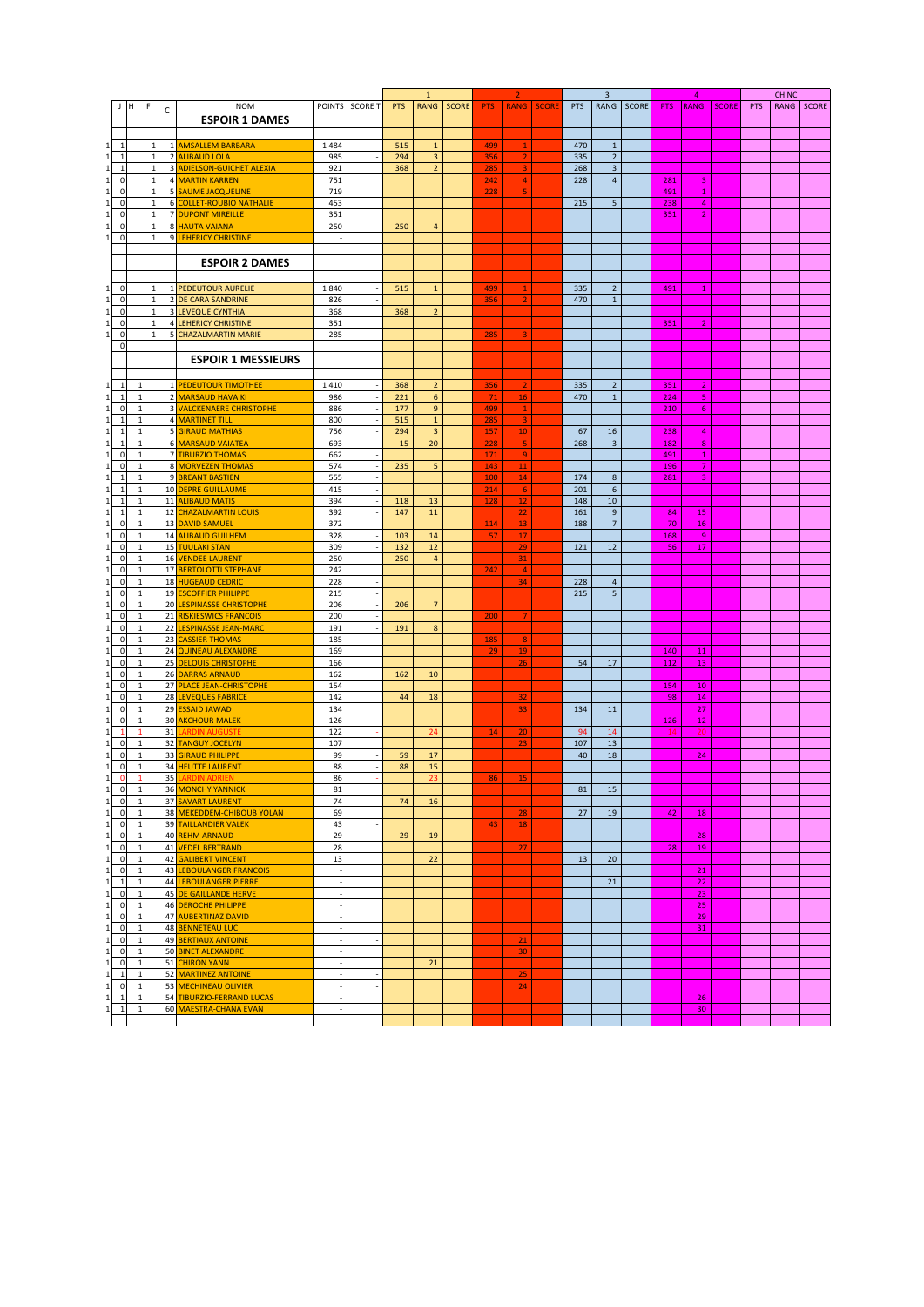|              |              |                |                                | $\mathbf{1}$ |                |     | $\overline{2}$ |              |            | $\overline{3}$  |                   |            | 4              |       |            | CH <sub>NC</sub> |              |            |             |       |
|--------------|--------------|----------------|--------------------------------|--------------|----------------|-----|----------------|--------------|------------|-----------------|-------------------|------------|----------------|-------|------------|------------------|--------------|------------|-------------|-------|
| J H          | F            |                | <b>NOM</b>                     |              | POINTS SCORE T | PTS | <b>RANG</b>    | <b>SCORE</b> | <b>PTS</b> |                 | <b>RANG</b> SCORE | <b>PTS</b> | RANG           | SCORE | <b>PTS</b> | <b>RANG</b>      | <b>SCORE</b> | <b>PTS</b> | <b>RANG</b> | SCORE |
|              |              |                |                                |              |                |     |                |              |            |                 |                   |            |                |       |            |                  |              |            |             |       |
|              |              |                | <b>ESPOIR 2 MESSIEURS</b>      |              |                |     |                |              |            |                 |                   |            |                |       |            |                  |              |            |             |       |
|              |              |                |                                |              |                |     |                |              |            |                 |                   |            |                |       |            |                  |              |            |             |       |
| $\mathbf{1}$ | $\mathbf{1}$ | $\mathbf{1}$   | <b>HEROS ANAKIN</b>            | 1 1 1 4      |                | 515 | $\mathbf{1}$   |              | 228        | 5 <sup>1</sup>  |                   | 161        | $\overline{9}$ |       | 210        | 6                |              |            |             |       |
| $\mathbf{1}$ |              | $\overline{z}$ | <b>ANSELOT MATHIS</b>          | 1047         |                | 294 | $\overline{3}$ |              | 356        | $\overline{2}$  |                   | 201        | 6              |       | 196        | 7                |              |            |             |       |
| $\mathbf 0$  |              |                | <b>3 SAVELLI ERIC</b>          | 714          |                |     |                |              | 499        | $\mathbf{1}$    |                   | 215        | 5              |       |            |                  |              |            |             |       |
| $\mathbf 0$  |              |                | <b>4 MOTARD ERIC</b>           | 696          |                |     |                |              | 171        | $\overline{9}$  |                   | 174        | 8              |       | 351        | $\overline{2}$   |              |            |             |       |
| $\mathbf 0$  |              |                | <b>5 MAESTRA-CHANA EVAN</b>    | 577          |                |     | 7              |              | 242        | $\overline{4}$  |                   | 335        | $\overline{2}$ |       |            |                  |              |            |             |       |
| $\mathbf 0$  |              |                | 6 BONNEAU-HAZELZET             | 541          |                |     |                |              | 185        | 8               |                   | 188        | $\overline{7}$ |       | 168        | $\overline{9}$   |              |            |             |       |
| $\mathbf 0$  |              | $\overline{7}$ | <b>LOUIS OLIVIER</b>           | 491          |                |     |                |              |            |                 |                   |            |                |       | 491        |                  |              |            |             |       |
| 1            |              |                | 8 TIBURZIO-FERRAND LUCAS       | 482          |                |     |                |              | 214        | 6               |                   | 268        | 3              |       |            |                  |              |            |             |       |
| $\mathbf 0$  |              |                | 9 NEGHZA OMAR                  | 470          |                |     |                |              |            |                 |                   | 470        | $\mathbf{1}$   |       |            |                  |              |            |             |       |
| $\mathbf 0$  | $\mathbf{1}$ |                | 10 DELAUNAY TIMOTHEE           | 432          |                | 250 | $\overline{4}$ |              |            |                 |                   |            |                |       | 182        | 8                |              |            |             |       |
| $\mathbf 0$  | 1            |                | <b>11 JUPILLE ERIC</b>         | 424          |                |     |                |              | 143        | 11              |                   |            |                |       | 281        | 3                |              |            |             |       |
| 1            | $\mathbf{1}$ |                | 12 MEKEDDEM-CHIBOUB YOLAN      | 368          |                | 368 | $\overline{2}$ |              |            |                 |                   |            |                |       |            |                  |              |            |             |       |
| $\mathbf 0$  | $\mathbf{1}$ |                | <b>13 BASJARDIN DIMITRI</b>    | 318          |                |     |                |              |            |                 |                   | 94         | 14             |       | 224        | 5                |              |            |             |       |
| 1            | $\mathbf{1}$ |                | <b>14 BRU BAPTISTE</b>         | 285          |                |     |                |              | 285        | 3               |                   |            |                |       |            |                  |              |            |             |       |
| $\mathbf 0$  | $\mathbf{1}$ |                | <b>15 MARTIN LUDWIG</b>        | 261          |                |     |                |              |            |                 |                   | 107        | 13             |       | 154        | 10               |              |            |             |       |
| $\mathbf 0$  |              |                | <b>16 DE LA TORRE STEPHANE</b> | 238          |                |     |                |              |            |                 |                   |            |                |       | 238        | $\overline{a}$   |              |            |             |       |
| $\mathbf 0$  |              |                | <b>17 DELIGNY HERVE</b>        | 235          |                | 235 | 5              |              |            |                 |                   |            |                |       |            |                  |              |            |             |       |
| $\mathbf 0$  | $\mathbf{1}$ |                | <b>18 SEELEN ERWIN</b>         | 228          |                |     |                |              |            |                 |                   | 228        | $\overline{4}$ |       |            |                  |              |            |             |       |
| $\mathbf 0$  |              |                | <b>19 CHOUPEAU KYLAN</b>       | 221          |                | 221 | 6              |              |            |                 |                   |            |                |       |            |                  |              |            |             |       |
| $\mathbf 0$  |              |                | 20 METAYER MARCEAU             | 200          |                |     |                |              | 200        | $\overline{7}$  |                   |            |                |       |            |                  |              |            |             |       |
| $\mathbf 0$  |              |                | 21 BONDUELLE ADRIEN            | 157          |                |     |                |              | 157        | 10 <sup>°</sup> |                   |            |                |       |            |                  |              |            |             |       |
| $\mathbf 0$  | $\mathbf{1}$ |                | <b>22 BONBON ANDERSON</b>      | 152          |                |     |                |              | 71         | 16              |                   | 81         | 15             |       |            |                  |              |            |             |       |
| $\mathbf 0$  | $\mathbf{1}$ |                | 23 WADRIAKO ZIEN               | 148          |                |     |                |              |            |                 |                   | 148        | 10             |       |            |                  |              |            |             |       |
| 1            | $\mathbf{1}$ |                | 24 DANO THIBAULT               | 140          |                |     |                |              |            |                 |                   |            |                |       | 140        | 11               |              |            |             |       |
| $\mathbf 0$  | 1            |                | <b>25 DAGORN CHRISTOPHE</b>    | 134          |                |     |                |              |            |                 |                   | 134        | 11             |       |            |                  |              |            |             |       |
| 1            | $\mathbf{1}$ |                | <b>26 BALBER THIMOTE</b>       | 128          |                |     |                |              | 128        | 12 <sub>2</sub> |                   |            |                |       |            |                  |              |            |             |       |
| $\mathbf 0$  |              |                | 27 AMSTUTZ SACHA               | 124          |                |     |                |              | 57         | 17              |                   | 67         | 16             |       |            |                  |              |            |             |       |
| $\mathbf 0$  |              |                | <b>28 PAIREAU ROMAIN</b>       | 121          |                |     |                |              |            |                 |                   | 121        | 12             |       |            |                  |              |            |             |       |
| $\mathbf 0$  |              |                | <b>29 RICHARD NAEL</b>         | 114          |                |     |                |              | 114        | 13              |                   |            |                |       |            |                  |              |            |             |       |
| $\Omega$     |              |                | <b>30 TABOUY-RAVIS GABRIEL</b> | 100          |                |     |                |              | 100        | 14              |                   |            |                |       |            |                  |              |            |             |       |
| $\mathbf 0$  |              | 31             | <b>BRU ENZO</b>                | 86           |                |     |                |              | 86         | 15              |                   |            |                |       |            |                  |              |            |             |       |
| $\mathbf 0$  |              |                | <b>32 TARDICON ALAIN</b>       | 54           |                |     |                |              |            |                 |                   | 54         | 17             |       |            |                  |              |            |             |       |
|              |              |                |                                |              |                |     |                |              |            |                 |                   |            |                |       |            |                  |              |            |             |       |